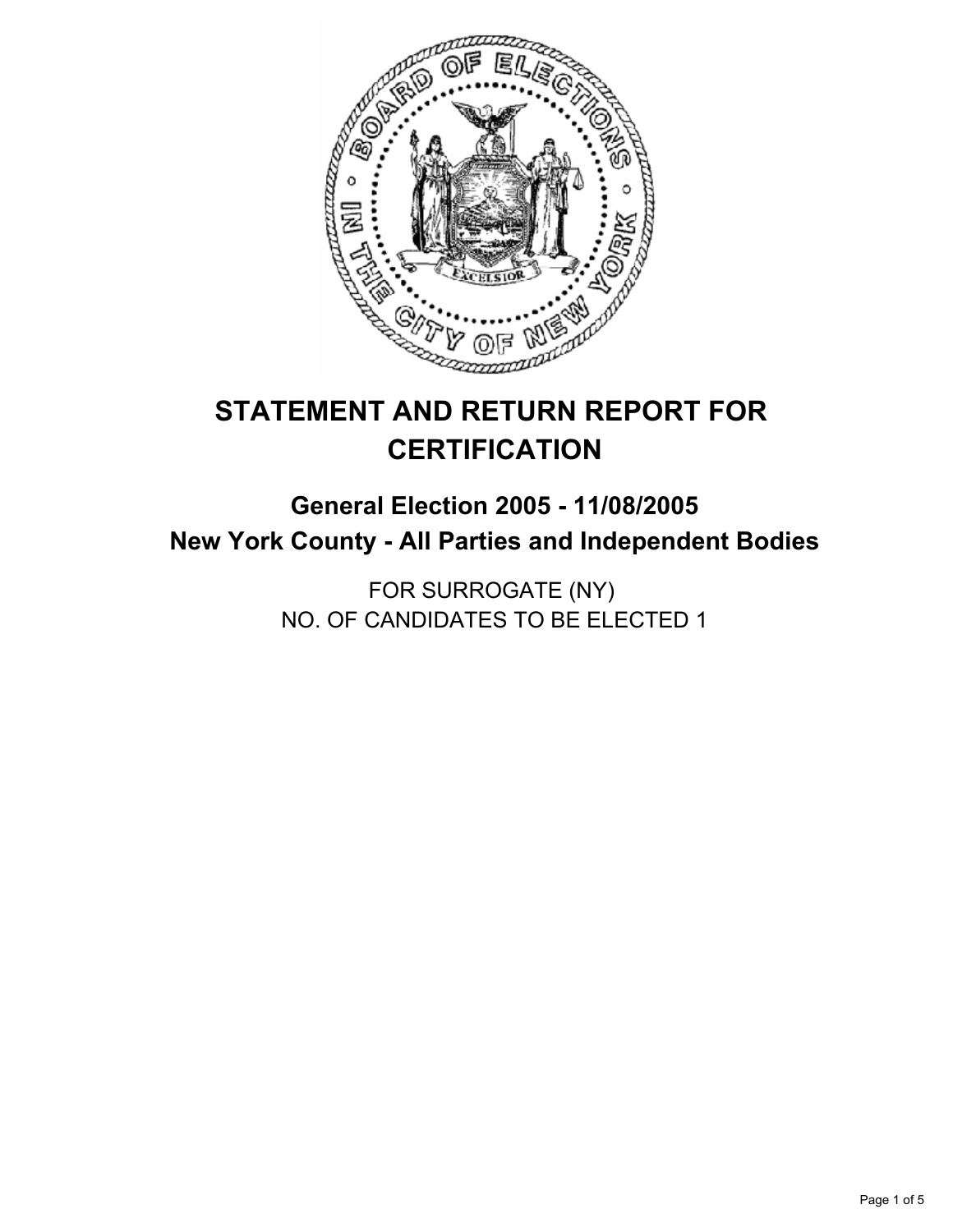

#### **ASSEMBLY DISTRICT 64**

| PUBLIC COUNTER                        | 22,165 |
|---------------------------------------|--------|
| <b>EMERGENCY</b>                      | 56     |
| ABSENTEE/MILITARY                     | 346    |
| AFFIDAVIT                             | 364    |
| <b>TOTAL BALLOTS</b>                  | 22,931 |
| KRISTIN BOOTH GLEN (DEMOCRATIC)       | 9,125  |
| KRISTIN BOOTH GLEN (WORKING FAMILIES) | 823    |
| <b>TOTAL VOTES</b>                    | 9,948  |
| <b>UNRECORDED</b>                     | 12.983 |

#### **ASSEMBLY DISTRICT 65**

| PUBLIC COUNTER                        | 29,910 |  |
|---------------------------------------|--------|--|
| <b>EMERGENCY</b>                      | 93     |  |
| ABSENTEE/MILITARY                     | 719    |  |
| AFFIDAVIT                             | 566    |  |
| <b>TOTAL BALLOTS</b>                  | 31,288 |  |
| KRISTIN BOOTH GLEN (DEMOCRATIC)       | 16,095 |  |
| KRISTIN BOOTH GLEN (WORKING FAMILIES) | 817    |  |
| ED KOCH (WRITE-IN)                    |        |  |
| MORRIE KLEINBART (WRITE-IN)           |        |  |
| <b>TOTAL VOTES</b>                    | 16,914 |  |
| <b>UNRECORDED</b>                     | 14.374 |  |

#### **ASSEMBLY DISTRICT 66**

| PUBLIC COUNTER                         | 27,761 |
|----------------------------------------|--------|
| <b>EMERGENCY</b>                       | 0      |
| ABSENTEE/MILITARY                      | 677    |
| AFFIDAVIT                              | 483    |
| <b>TOTAL BALLOTS</b>                   | 28,921 |
| <b>KRISTIN BOOTH GLEN (DEMOCRATIC)</b> | 16,836 |
| KRISTIN BOOTH GLEN (WORKING FAMILIES)  | 1,695  |
| EVE RACHEL MARKEWICH (WRITE-IN)        |        |
| VLADIMIR LEVIN (WRITE-IN)              |        |
| <b>TOTAL VOTES</b>                     | 18,533 |
| <b>UNRECORDED</b>                      | 10.388 |

## **ASSEMBLY DISTRICT 67**

| PUBLIC COUNTER                        | 33,851 |
|---------------------------------------|--------|
| <b>EMERGENCY</b>                      | 18     |
| ABSENTEE/MILITARY                     | 827    |
| AFFIDAVIT                             | 589    |
| <b>TOTAL BALLOTS</b>                  | 35,285 |
| KRISTIN BOOTH GLEN (DEMOCRATIC)       | 20,440 |
| KRISTIN BOOTH GLEN (WORKING FAMILIES) | 1,344  |
| DAVID SACH (WRITE-IN)                 |        |
| <b>TOTAL VOTES</b>                    | 21,785 |
| UNRECORDED                            | 13.500 |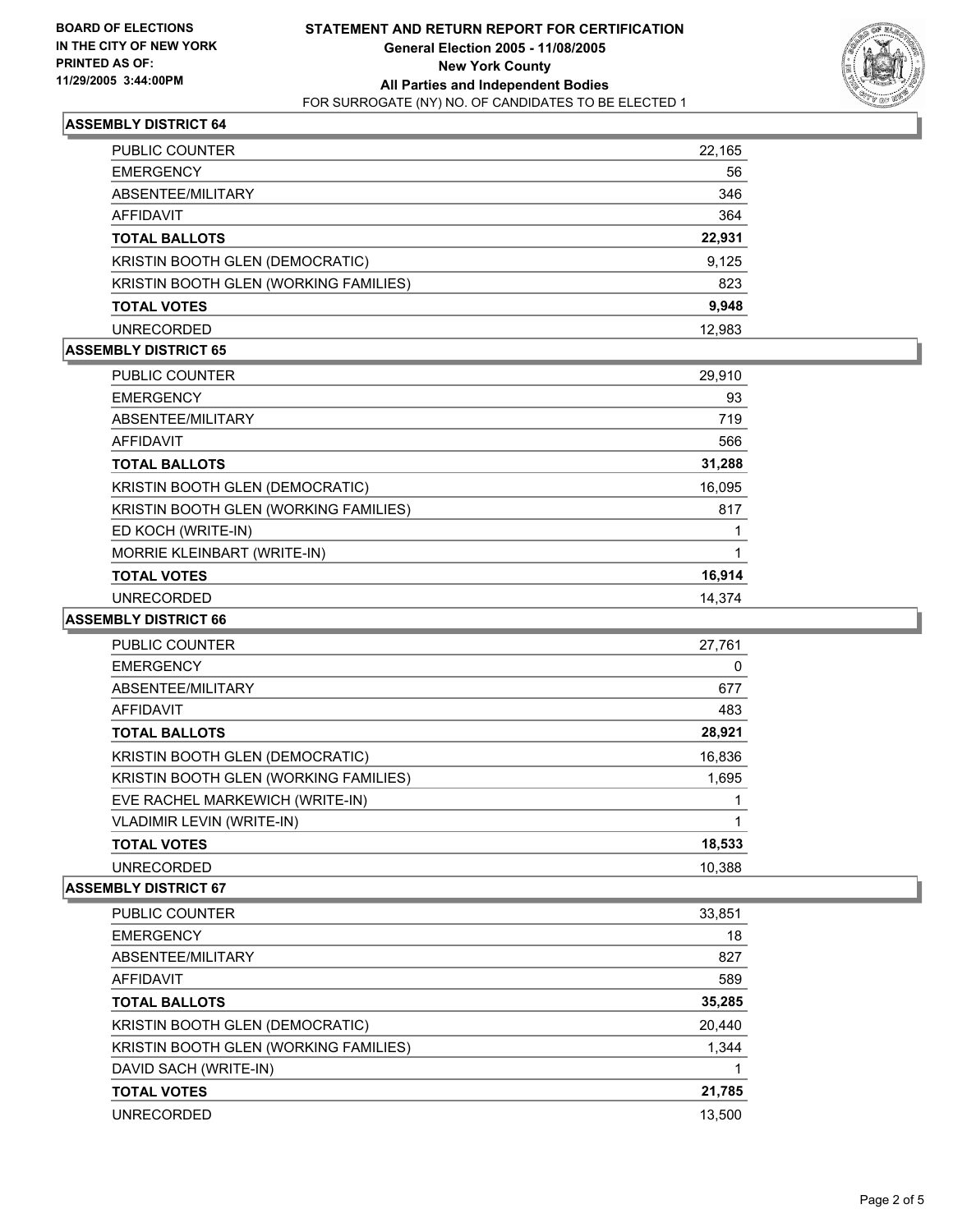

## **ASSEMBLY DISTRICT 68**

| <b>PUBLIC COUNTER</b>                        | 22,280 |
|----------------------------------------------|--------|
| <b>EMERGENCY</b>                             | 77     |
| ABSENTEE/MILITARY                            | 256    |
| AFFIDAVIT                                    | 352    |
| <b>TOTAL BALLOTS</b>                         | 22,965 |
| KRISTIN BOOTH GLEN (DEMOCRATIC)              | 10,964 |
| <b>KRISTIN BOOTH GLEN (WORKING FAMILIES)</b> | 535    |
| <b>TOTAL VOTES</b>                           | 11,499 |
| <b>UNRECORDED</b>                            | 11.466 |

#### **ASSEMBLY DISTRICT 69**

| <b>PUBLIC COUNTER</b>                 | 30,324 |
|---------------------------------------|--------|
| <b>EMERGENCY</b>                      | 31     |
| ABSENTEE/MILITARY                     | 542    |
| AFFIDAVIT                             | 469    |
| <b>TOTAL BALLOTS</b>                  | 31,366 |
| KRISTIN BOOTH GLEN (DEMOCRATIC)       | 17,825 |
| KRISTIN BOOTH GLEN (WORKING FAMILIES) | 1,800  |
| AL SHARPTON (WRITE-IN)                |        |
| <b>TOTAL VOTES</b>                    | 19,626 |
| <b>UNRECORDED</b>                     | 11,740 |

#### **ASSEMBLY DISTRICT 70**

| PUBLIC COUNTER                        | 22,271 |
|---------------------------------------|--------|
| <b>EMERGENCY</b>                      | 43     |
| ABSENTEE/MILITARY                     | 331    |
| AFFIDAVIT                             | 399    |
| <b>TOTAL BALLOTS</b>                  | 23,044 |
| KRISTIN BOOTH GLEN (DEMOCRATIC)       | 11,663 |
| KRISTIN BOOTH GLEN (WORKING FAMILIES) | 570    |
| <b>TOTAL VOTES</b>                    | 12,233 |
| <b>UNRECORDED</b>                     | 10.811 |

#### **ASSEMBLY DISTRICT 71**

| <b>PUBLIC COUNTER</b>                 | 23,498 |
|---------------------------------------|--------|
| <b>EMERGENCY</b>                      | 69     |
| ABSENTEE/MILITARY                     | 307    |
| AFFIDAVIT                             | 366    |
| <b>TOTAL BALLOTS</b>                  | 24,240 |
| KRISTIN BOOTH GLEN (DEMOCRATIC)       | 12,429 |
| KRISTIN BOOTH GLEN (WORKING FAMILIES) | 809    |
| <b>TOTAL VOTES</b>                    | 13,238 |
| <b>UNRECORDED</b>                     | 11.002 |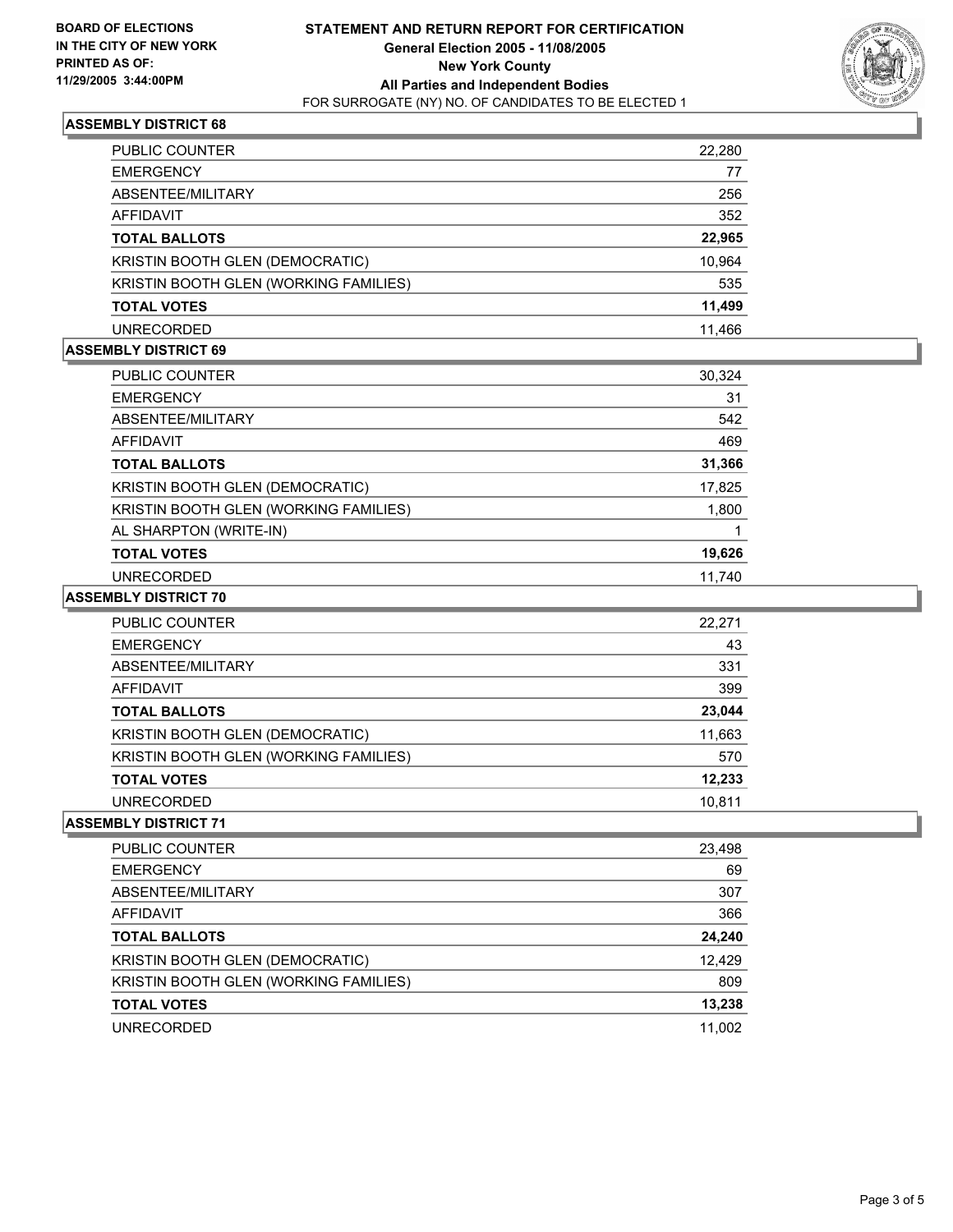

## **ASSEMBLY DISTRICT 72**

| <b>PUBLIC COUNTER</b>                 | 18,635 |
|---------------------------------------|--------|
| <b>EMERGENCY</b>                      | 3      |
| ABSENTEE/MILITARY                     | 101    |
| AFFIDAVIT                             | 188    |
| <b>TOTAL BALLOTS</b>                  | 18,927 |
| KRISTIN BOOTH GLEN (DEMOCRATIC)       | 9,244  |
| KRISTIN BOOTH GLEN (WORKING FAMILIES) | 313    |
| <b>TOTAL VOTES</b>                    | 9,557  |
| <b>UNRECORDED</b>                     | 9.370  |

## **ASSEMBLY DISTRICT 73**

| PUBLIC COUNTER                        | 33,043 |  |
|---------------------------------------|--------|--|
| <b>EMERGENCY</b>                      | 44     |  |
| ABSENTEE/MILITARY                     | 972    |  |
| AFFIDAVIT                             | 484    |  |
| <b>TOTAL BALLOTS</b>                  | 34,543 |  |
| KRISTIN BOOTH GLEN (DEMOCRATIC)       | 16,405 |  |
| KRISTIN BOOTH GLEN (WORKING FAMILIES) | 609    |  |
| PETER LAVIANO (WRITE-IN)              |        |  |
| <b>TOTAL VOTES</b>                    | 17,015 |  |
| <b>UNRECORDED</b>                     | 17,528 |  |

#### **ASSEMBLY DISTRICT 74**

| <b>PUBLIC COUNTER</b>                 | 28,928 |
|---------------------------------------|--------|
| <b>EMERGENCY</b>                      | 120    |
| ABSENTEE/MILITARY                     | 538    |
| AFFIDAVIT                             | 398    |
| <b>TOTAL BALLOTS</b>                  | 29,984 |
| KRISTIN BOOTH GLEN (DEMOCRATIC)       | 15,647 |
| KRISTIN BOOTH GLEN (WORKING FAMILIES) | 1,150  |
| EILEEN BRENMAN (WRITE-IN)             |        |
| <b>TOTAL VOTES</b>                    | 16,798 |
| UNRECORDED                            | 13,186 |

#### **ASSEMBLY DISTRICT 75**

| <b>PUBLIC COUNTER</b>                 | 28,157 |
|---------------------------------------|--------|
| <b>EMERGENCY</b>                      | 50     |
| ABSENTEE/MILITARY                     | 670    |
| <b>AFFIDAVIT</b>                      | 482    |
| <b>TOTAL BALLOTS</b>                  | 29,359 |
| KRISTIN BOOTH GLEN (DEMOCRATIC)       | 16,262 |
| KRISTIN BOOTH GLEN (WORKING FAMILIES) | 1,195  |
| JIM FABIO (WRITE-IN)                  |        |
| KENNETH GOLDING (WRITE-IN)            |        |
| <b>TOTAL VOTES</b>                    | 17,459 |
| <b>UNRECORDED</b>                     | 11.900 |